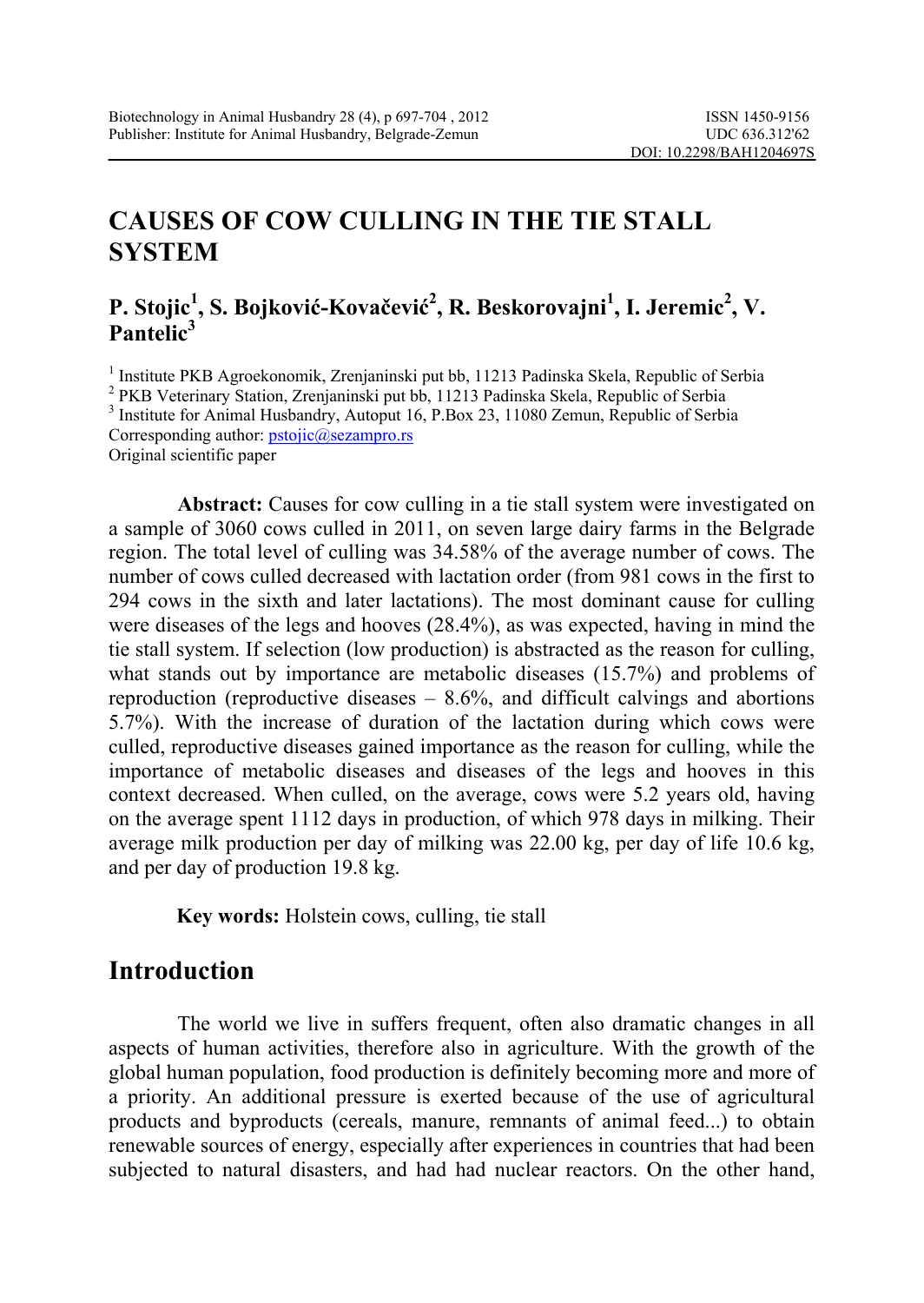natural conditions for production are becoming increasingly harsh. Climate conditions have substantially changed. Global warming is a reality that we must accept as a serious problem, and face.

Milk production from cows and the production of other ruminants is by no means exempt from these problems. Provision of animal feed and profitability of cow production are facing severe competition from the production of ethanol, biogas, etc. Animal feed is becoming the most significant direct expense.

For a long time already, high production in itself is not a priority. The priority is profit, however it may be measured: per animal, per area of arable land, per unit of product… For this reason, when one speaks of success in milk production, it does not suffice to speak only of production per lactation or production per dairy cow, but also of the number of cows culled during a year, of how long cows remain in production, if they are healthy and if they calve regularly, of the quantity of milk produced per productive day, of the level of expenses, and where additional profit can be found...

For a farmer, each culled cow is a considerable loss *(Dhuyvetten et al., 2007; Forbes et al., 1999)*, especially in case of unplanned culling. The first source of loss is the difference between the market value of the culled cow and the pregnant heifer to replace it, followed by the difference of their production (first calver : adult cow), and then the value of the calf. In addition, unplanned culling disturbs the plan of herd turnover, herd structure, and reduces the possibility to sell animals for future breeding. If only basic losses were translated to our local conditions, the loss per culled cow would amount to over 1000 euro.

Causes for culling cows differ according to cow age, the region where they a reared, level of production, manner of housing, breed, genetics... *(Yaylak et al., 2011; Oltenacu et al., 2010; Raguz et al., 2010; Novakovic et al., 2009; Grohn et al., 1997, 1998)*. This is also influenced by breeding culture, ideas, breeders' desires and potentials. When cows were subjected to selection for body size, it was noted that large cows have more problems with feet, and small cows with udders *(Hansen et. al., 1999)*, while cows with well-connected fore and rear udders and a strong central ligament have a longer functional productive life *(Vacek et al., 2006)*, although there is the view that the emphasizing of udder constitution decreases the significance and relationship between other traits of type and milk yield *(Larroque and Ducrocq, 2001)*.

This is the reason why it cannot be decisively said to what extent specific diseases influence the age at culling, but dominant reasons for culling are reproduction, diseases of the legs, udder, metabolic disorders... *(Yaylak et al., 2011; Mohammadi and Sedighi, 2009; Moussavi, 2008; Erdogan et al., 2004; Garcia, 2001; Seegers et al., 1998; Martin et al., 1982)*. Also, it is very difficult to define the duration of life and productive life of a cow, as well as their production. *Madqwick and Goddard, 1989*, are of the opinion that the productive life of dairy cows in Australia is between 5.8 and 6.6 years, with similar results established by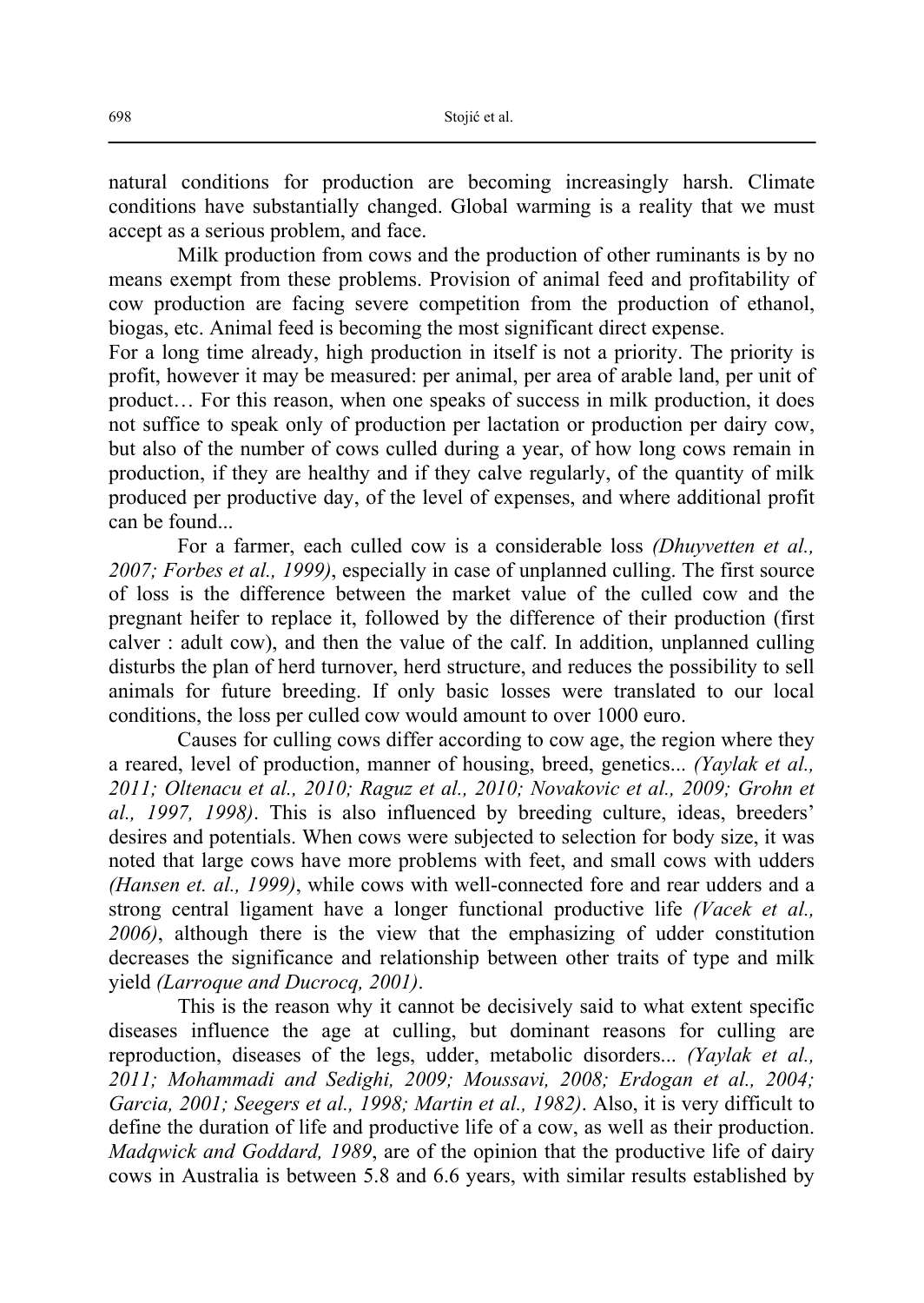*Novakovic et al., 2009* for Serbia, while in Poland, according to *Pytlewski et al., 2010*, the average life span was almost 1.5 years shorter. On the other hand, *Petrovic et al., 2004*, have established that Simmentals have an average productive life of 7.22 years.

 According the facts that type of cow's housing has strong impact on cow's health and longevity, the main goal is to investigate culling reasons in the tie stall system.

### **Materials and Methods**

Research was done using data for 3060 cows culled in 2011, on seven large farms in the region of Belgrade. These farms hold almost 9000 dairy cows, i.e. a total of over 22000 head of cattle, taking into account female breeding stock and bullocks in fattening. Cows are held in tie stalls in barns housing 120-130 animals. Barns are mostly semi-enclosed (fully closed in the winter using bales of straw, in the summer acting as overhangs, with only few barns with solid walls on all sides). Milking is done using machines, and every barn has a milk line, vacuum line, and own lactofreeze. Cows are grouped by production, and fed complete mixed rations, with the addition of minor quantities of concentrates, for each cow individually. Meals are based on alfalfa haylage, whole maize plant silage, ready-made concentrate mixtures, soy meal, molasses, and other additives.

The number of days in milk, duration of productive life and total life, as well as milk production per all of these three indicators of longevity, were established for each cow individually. In addition, all cows were distributed into five groups according to the duration of the last lactation, with 100 day intervals between groups. Reasons for culling were distributed into nine groups according to the diagnosis for diseases i.e. culling. Data was analyzed using standard mathematical and statistical procedures.

#### **Results and discussion**

In 2011, the total number of cows culled on investigated farms was 3060 cows, or 34.58% of the average number of cows, of which 605 cow died, 106 cows had to be slaughtered, and 2350 cows were sold to slaughterhouses for processing (Table 1). Having in mind the level of production (average milk yield of 8364 kg in a standard lactation, with 3.59% butterfat), conditions of comfort (old buildings, with low volumes per cow and with short bunks), and the tie stall system, the total culling, which also included deaths, can be considered acceptable.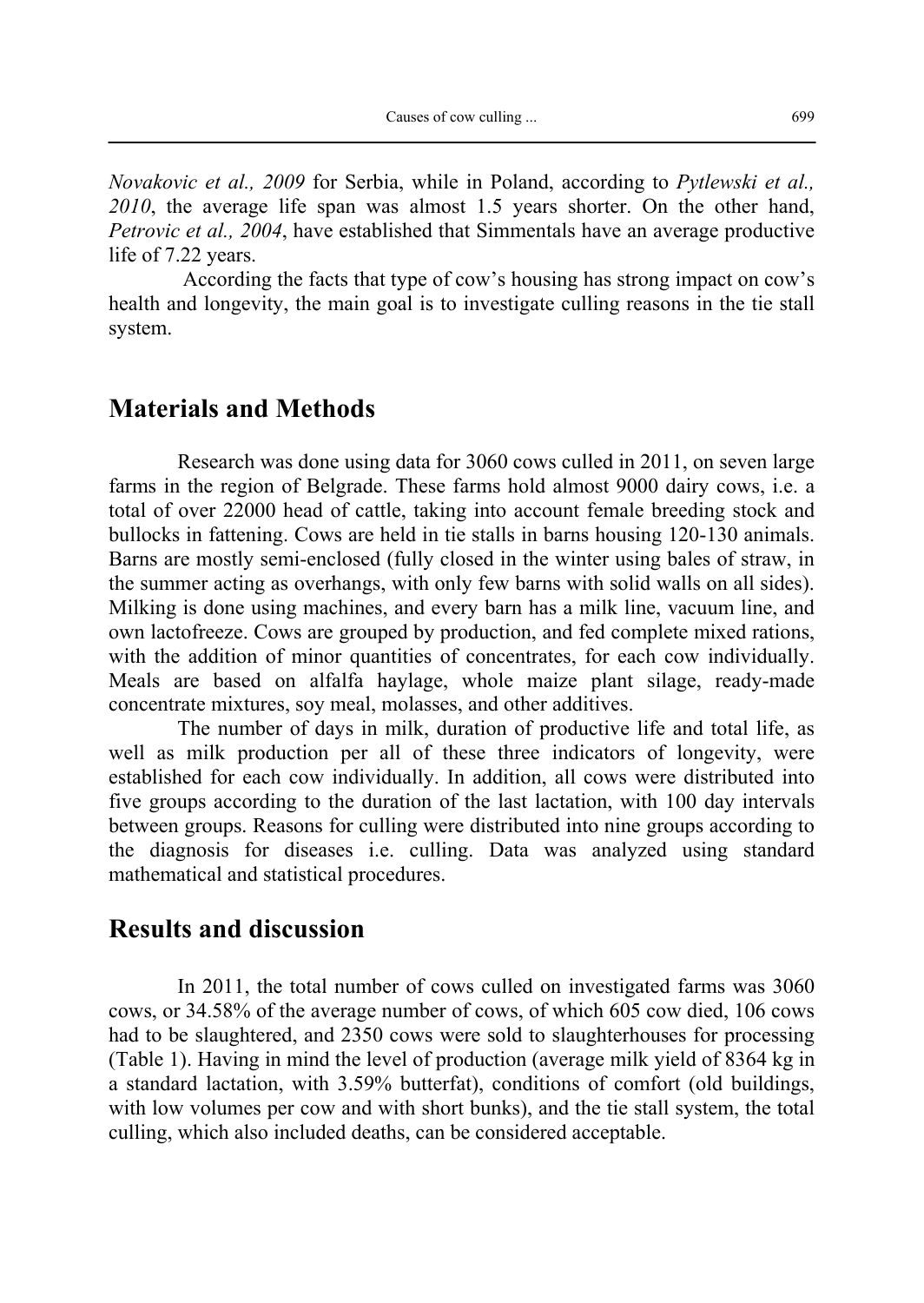#### **Table 1. Cow culling in 2011**

| <b>Reason for culling</b> | Culled |               |  |  |  |  |
|---------------------------|--------|---------------|--|--|--|--|
|                           | n      | $\frac{0}{0}$ |  |  |  |  |
| Death                     | 605    | 6.84          |  |  |  |  |
| Forced slaughter          | 105    | .19           |  |  |  |  |
| Sale for economic reasons | 2350   | 26.56         |  |  |  |  |
| <b>TOTAL</b>              | 3060   | 34.58         |  |  |  |  |

Of the total number of cows culled, most were culled due to foot and hoof diseases (870 or 28.4%), somewhat less (712 or 23.3%) were culled due to selection reasons, primarily because of low production, followed by cows culled due to problems of metabolism (481 or 15.7%). Reproductive problems were the cause for culling 264 cows, and the consequences of difficult calving and abortions for another 173 cows. Relatively few cows were excluded from further production due to digestive problems, mastitis or physical udder damage, and 345 cows were culled due to chronic and acute diseases (Table 2).

The analysis of reproductive problems as the cause for culling, leads to the conclusion that most animals were culled in the second and the third lactation, and that the significance of reproductive diseases in total culling decreases in later lactations. The same trend exists also for difficult calvings and abortions, although for these reasons most cows were culled in the first lactation. However, in the case of metabolic diseases, importance grows with the age of cows, the same being true for diseases of the legs and hooves. As the reason for culling, selection reasons, dominated by milk production, lost importance with the increase of lactation order, and the same regularity can be noted in relation to mastitis and udder damage. (Table 2)

|                                    |     | <b>Lactation order</b> |     |               |     |               |     |               |                |               | <b>TOTAL</b>   |               |          |               |
|------------------------------------|-----|------------------------|-----|---------------|-----|---------------|-----|---------------|----------------|---------------|----------------|---------------|----------|---------------|
| <b>Reason for culling</b>          |     |                        | 2   |               | 3   |               | 4   |               | 5              |               | 6+             |               |          |               |
|                                    | n   | $\frac{0}{0}$          | n   | $\frac{0}{0}$ | n   | $\frac{0}{0}$ | n   | $\frac{0}{0}$ | n              | $\frac{0}{0}$ | n              | $\frac{0}{0}$ | n        | $\frac{6}{9}$ |
| Reproductive diseases              | 82  | 8.4                    | 77  | 12.7          | 49  | 9.3           | 35  | 8.7           | 6              | 2.4           | 15             | 5.1           | 264      | 8.6           |
| Difficult calving and<br>abortion  | 49  | 5.0                    | 39  | 6.4           | 39  | 7.4           | 21  | 5.2           | 13             | 5.2           | 12             | 4.1           | 173      | 5.7           |
| Metabolic diseases                 | 132 | 13.5                   | 99  | 16.3          | 68  | 12.9          | 71  | 17.6          | 59             | 23.7          | 52             | 17.7          | 481      | 15.7          |
| Diseases of the legs and<br>hooves | 262 | 26.7                   |     | 156 25.7      |     | 157 29.9      | 124 | 30.7          |                | 86 34.5       |                | 85 28.9       |          | 870 28.4      |
| <b>Mastitis</b>                    | 26  | 2.7                    | 11  | 1.8           | 10  | 1.9           | 7   | 1.7           |                | 0.4           | 7              | 2.4           | 62       | 2.0           |
| Udder damage                       | 21  | 2.1                    |     | 1.2           | 8   | 1.5           | 7   | 1.7           | $\mathfrak{D}$ | 0.8           | $\overline{2}$ | 0.7           | 47       | 1.5           |
| Other diseases                     | 95  | 9.7                    | 63  | 10.4          |     | 70 13.3       | 44  | 10.9          |                | 36 14.5       | 37             | 12.6          |          | 345 11.3      |
| Diseases of the<br>digestive tract | 28  | 2.9                    | 16  | 2.6           | 28  | 5.3           | 19  | 4.7           | 7              | 2.8           | 8              | 2.7           | 106      | 3.5           |
| Selection reasons                  | 286 | 29.2                   |     | 138 22.8      | 97  | 18.4          | 76  | 18.8          | 39             | 15.7          |                | 76 25.9       |          | 712 23.3      |
| <b>TOTAL</b>                       | 981 | 100                    | 606 | 100           | 526 | 100           | 404 | 100           | 249            | 100           | 294            |               | 100 3060 | 100           |

|  |  |  | Table 2. Cow culling in 2011, by reasons for culling, by lactation order |
|--|--|--|--------------------------------------------------------------------------|
|  |  |  |                                                                          |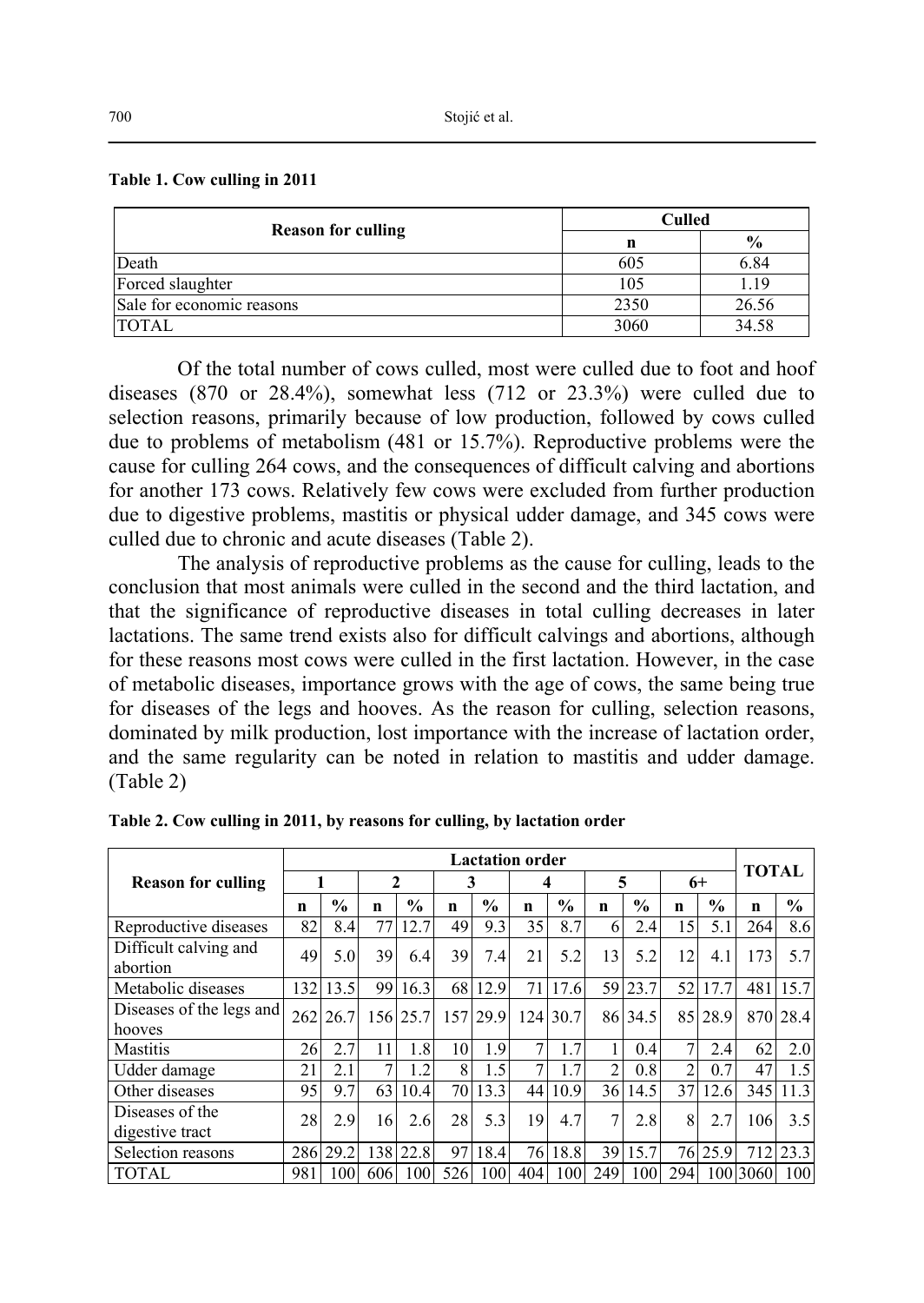|                                    | Duration of the last lactation |       |             |               |             |               |     |                                |     |                 |  |  |
|------------------------------------|--------------------------------|-------|-------------|---------------|-------------|---------------|-----|--------------------------------|-----|-----------------|--|--|
| <b>Reason for culling</b>          | $\leq 100$<br>davs             |       |             | 101-200       |             |               |     | days 201-300 days 301-400 days |     | $\geq 400$ days |  |  |
|                                    | n                              | $\%$  | $\mathbf n$ | $\frac{6}{9}$ | $\mathbf n$ | $\frac{0}{0}$ | n   | $\frac{0}{0}$                  | n   | $\frac{0}{0}$   |  |  |
| Reproductive diseases              | 28                             | 2.01  | 21          | 6.10          | 31          | 9.78          | 55  | 14.36                          | 129 | 20.77           |  |  |
| Difficult calving and<br>abortion  | 69                             | 4.95  |             | 0.29          | 11          | 3.47          | 31  | 8.09                           | 61  | 9.82            |  |  |
| Metabolic diseases                 | 373                            | 26.74 | 49          | 14.24         | 23          | 7.26          | 23  | 6.01                           | 13  | 2.09            |  |  |
| Diseases of the legs and<br>hooves | 425                            | 30.47 | 137         | 39.83         | 120         | 37.85         | 97  | 25.33                          | 91  | 14.65           |  |  |
| Mastitis                           | 26                             | 1.86  | 7           | 2.03          | 10          | 3.15          | 14  | 3.66                           | 5   | 0.81            |  |  |
| Udder damage                       | 10                             | 0.72  | 16          | 4.65          | 5           | 1.58          | 10  | 2.61                           | 6   | 0.97            |  |  |
| Other diseases                     | 202                            | 14.48 | 27          | 7.85          | 29          | 9.15          | 42  | 10.97                          | 45  | 7.25            |  |  |
| Diseases of the<br>digestive tract | 72                             | 5.16  | 14          | 4.07          | 7           | 2.21          | 4   | 1.04                           | 9   | 1.45            |  |  |
| Selection reasons                  | 190                            | 13.62 | 72          | 20.93         | 81          | 25.55         | 107 | 27.94                          | 262 | 42.19           |  |  |
| <b>TOTAL</b>                       | 1395                           | 100   | 344         | <b>100</b>    | 317         | 100           | 383 | 100                            | 621 | 100             |  |  |

**Table 3. Cow culling in 2011, by duration of last lactation** 

With the increase of the number of milking days after the last calving, reproductive diseases gained importance as the reason for culling, and if selection reasons are abstracted, they are the most dominant reason for culling cows at 400 or more days after calving (Table 3). The same regularity is noted also in cows culled due to difficult calvings and abortions, probably as a result of additional problems in reproduction in such animals. Metabolic diseases as the reason for culling lost importance as the last lactation became longer, and the same trend also exists for diseases of the legs and hooves. The importance of mastitis grew with the duration of the last lactation.

|                                    |      | <b>Number of days</b> |       |                                 |           |                   |           |                | Milk production per day |             |           |                   |           |  |  |
|------------------------------------|------|-----------------------|-------|---------------------------------|-----------|-------------------|-----------|----------------|-------------------------|-------------|-----------|-------------------|-----------|--|--|
| <b>Reason for culling</b>          | N    | <b>Milking</b>        |       | Life                            |           | <b>Production</b> |           | <b>Milking</b> |                         | <b>Life</b> |           | <b>Production</b> |           |  |  |
|                                    |      | X                     | SD    | X                               | <b>SD</b> | X                 | <b>SD</b> | X              | <b>SD</b>               | X           | <b>SD</b> | X                 | <b>SD</b> |  |  |
| Reproductive<br>diseases           | 264  | 957.1                 |       | 566.6 1838.1                    |           | 668.8 1062.4      | 667.6     | 23.4           | 4.9                     | 11.6        | 4.4       | 21.6              | 4.4       |  |  |
| Difficult calving<br>and abortion  | 173  | 1008.4                |       | 663.7 1908.1 776.4 1131.0 771.4 |           |                   |           | 21.4           | 8.0                     | 11.1        | 5.2       | 19.2              | 7.1       |  |  |
| Metabolic diseases                 | 481  | 927.5                 | 702.1 | 1847.1                          |           | 831.3 1068.2      | 822.6     | 21.5           | 7.3                     | 10.1        | 5.6       | 19.0              | 6.3       |  |  |
| Diseases of the legs<br>and hooves | 870  | 978.9                 |       | 701.3 1894.9 829.9 11118.1      |           |                   | 825.7     | 22.7           | 6.7                     | 10.9        | 5.6       | 20.4              | 5.9       |  |  |
| Mastitis                           | 62   | 747.3                 | 678.0 | 1636.4                          | 807.7     | 842.5             | 782.8     | 21.5           | 8.0                     | 9.0         | 5.8       | 19.6              | 7.3       |  |  |
| Udder damage                       | 47   | 703.0                 | 527.7 | 1541.2                          | 627.5     | 779.8             | 609.6     | 20.8           | 6.6                     | 9.0         | 5.3       | 19.2              | 5.7       |  |  |
| Other diseases                     | 345  | 977.0                 | 690.3 | 1901.3 819.8 1123.1             |           |                   | 811.5     | 23.0           | 7.4                     | 11.0        | 5.6       | 20.4              | 6.6       |  |  |
| Diseases of the<br>digestive tract | 106  | 896.5                 |       | 673.0 1802.4 791.3 1031.7       |           |                   | 799.1     | 21.8           | 6.8                     | 10.0        | 5.4       | 19.4              | 6.0       |  |  |
| Selection reasons                  | 712  | 1063.0                |       | 749.8 1985.4 896.6 1199.8       |           |                   | 882.3     | 20.6           | 6.3                     | 10.4        | 5.1       | 18.7              | 5.5       |  |  |
| TOTAL                              | 3060 | 978.2                 |       | 698.0 1891.1 827.9 1112.0       |           |                   | 819.8     | 22.0           | 6.8                     | 10.6        | 5.4       | 19.8              | 6.0       |  |  |

**Table 4. Life span and production of cows culled in 2011**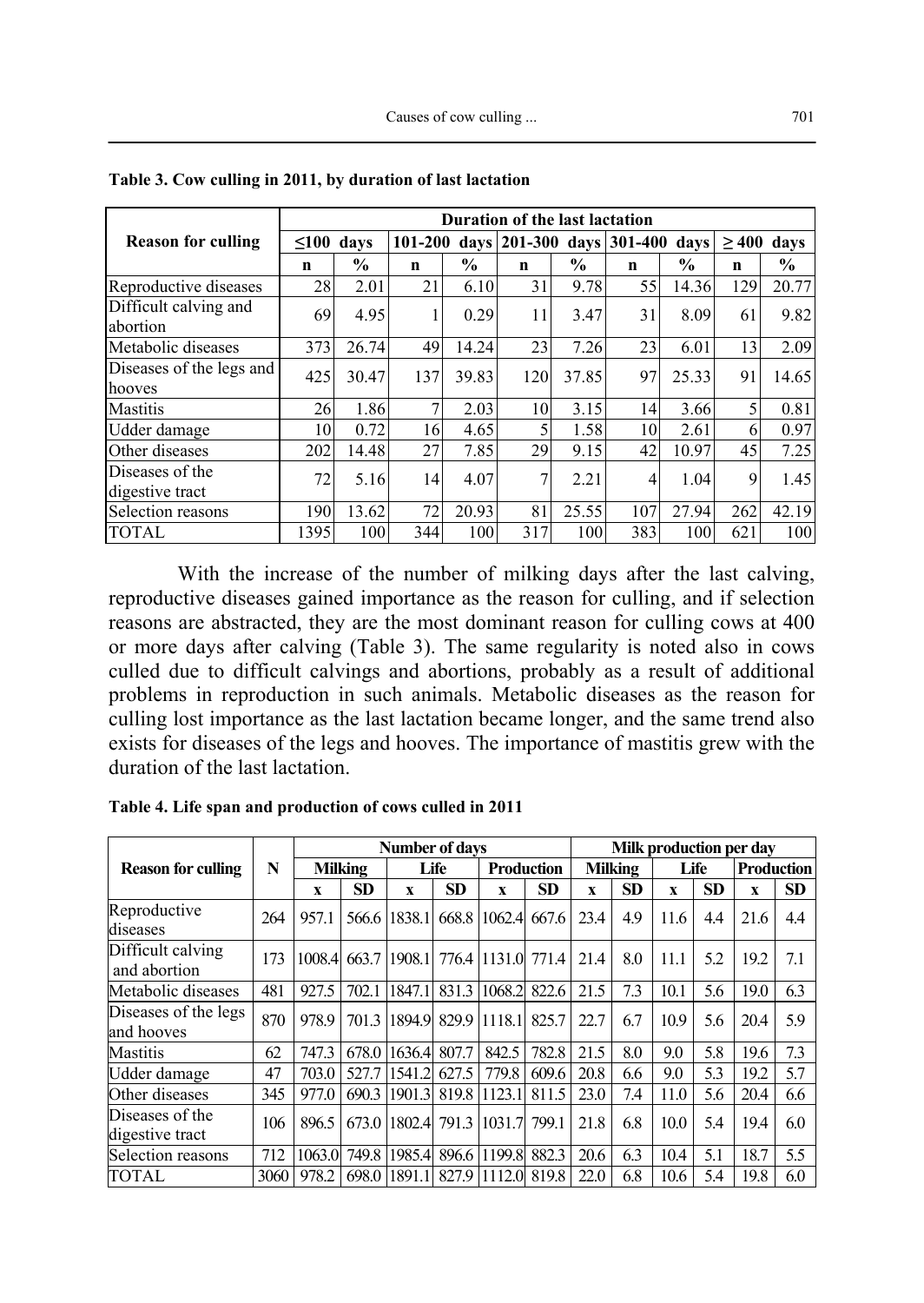On the average, cows culled in 2011 were 1891 days (5.2 years) old, and were in production for 1112 days (3.0 years), i.e. were milked for 978 days. Their average milk production per day of milking was 22.00 kg, per day of life 10.6 kg, and per productive day 19.8 kg. The shortest life and production spans were found for cows culled due to mastitis and udder damage. Cows culled for selection reasons, as well as those culled due to difficult calvings and abortions lived the longest. At the same time, cows culled due to reproductive diseases realized the highest average production per day of milking, day of life, and day of production. (Table 4)

Based on available literature, as well as results of this research, one cannot decisively rank the importance of reasons for culling cows, although diseases of the feet and hooves, metabolic diseases, reproductive diseases and mastitis were by all means the most important reasons other than selection. What reason for culling will be the most dominant, how long a cow would remain in production, and what production she will realize depend on numerous factors: rearing conditions, breed, breeding culture, climate factors, intensity of production, cow age… *(Yaylak et al., 2011; Pytlewski et al., 2010; Mohammadi and Sedighi, 2009; Novakovic et al., 2009; Erdogan et al., 2004; Petrovic et al., 2004; Garcia, 2001; Seegers et al., 1998; Madqwick and Goddard, 1989; Martin et al., 1982)*. But, all the same, unplanned culling influences the success and profitability of milk production to a high extent.

### **Conclusion**

In 2011, on seven large dairy farms in the Belgrade region, a total of 3060 cows (34.6% of the average number of dairy cows) were culled. By lactations, the number of culled cows decreases with increasing lactation order (from 981 cows in the first to 294 cows in the sixth and later lactations). Having in mind the tie stall system, it was expected that diseases of the feet and hooves would be the most dominant reason for culling (28.4%), and if selection reasons are abstracted, by importance metabolic diseases (15.7%) and problems of reproduction (reproductive diseases  $-8.6\%$  and difficult calvings and abortions  $-5.6\%$ ) were pronounced. With the increase of the duration of the lactation during which cows were culled, reproductive diseases gained importance as the reason for culling, while metabolic diseases and diseases of the feet and hooves became less prominent. At the moment of culling, the average age of cows was 5.2 years, and they had been in production for 1112 days, of which 978 days in milking. Their average milk production per day in milking was 22.00 kg, per day of life 10.6 kg, and per productive day 19.8 kg.

 The tie stall system will not be replaced with free housing system very soon. Use of information from analysis of cow's culling, could improve management and provide better condition for cows and more profit for farmers.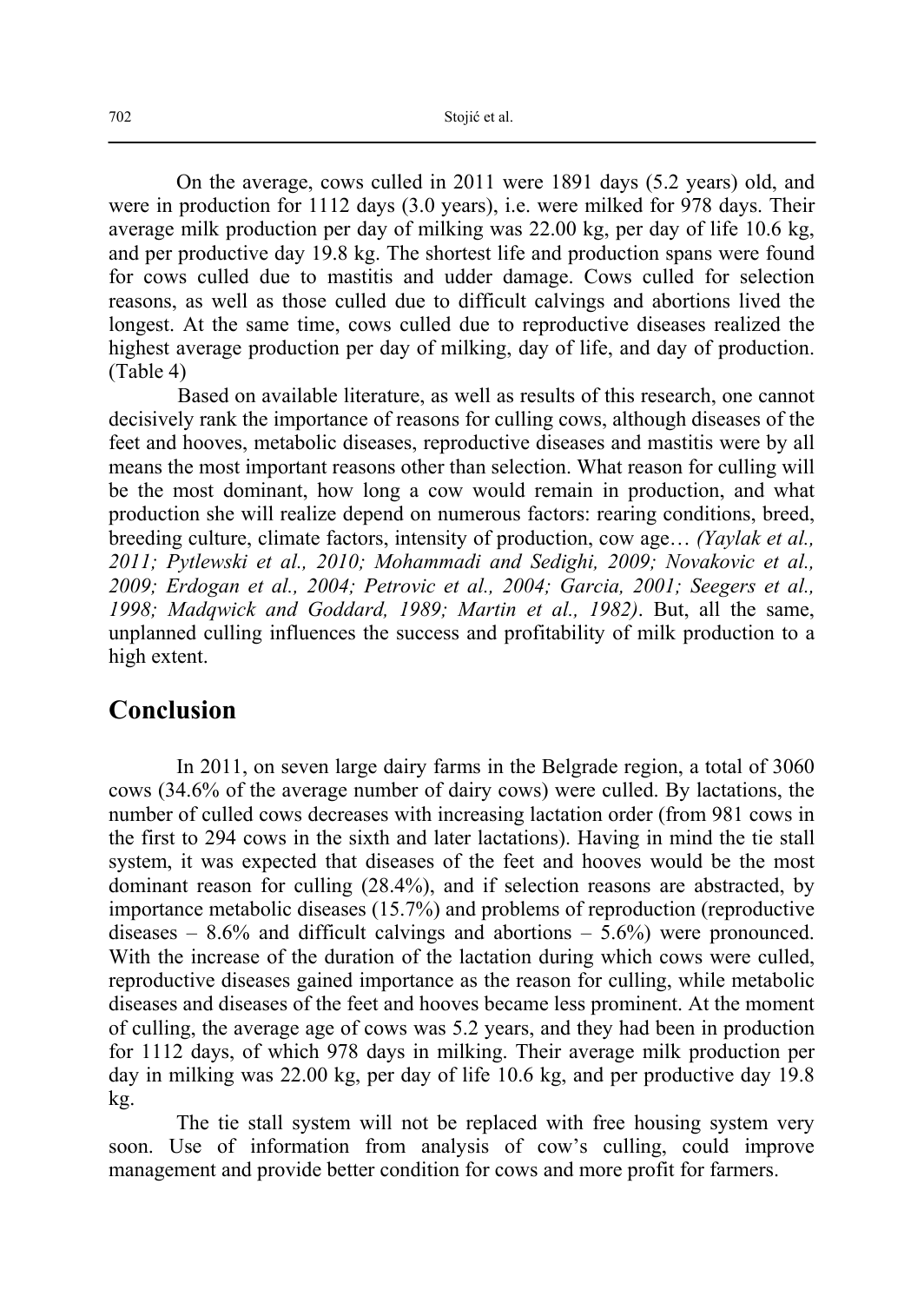### **Acknowledgment**

Research was financed by the Ministry of Education, Science and Technological Development, Republic of Serbia, project TR 31053.

## **Uzroci izlučenja krava u vezanom sistemu držanja**

*P. Stojić, S. Bojković-Kovačević, R. Beskorovajni, I. Jeremić, V. Pantelić* 

### **Rezime**

Ispitivanje uzroka izlučenja krava u vezanom sistemu držanja izvršeno je na uzorku 3060 izlučenih krava tokom 2011. godine na sedam velikih farmi za proizvodnju mleka u Beogradskom regionu. Ukupna stopa izlučenih krava iznosila je 34,58% od prosečnog broja krava. Broj izlučenih krava se smanjivao sa porastom laktacije po redu (od 981 krave u prvoj do 294 krave u šestoj i ostalim laktacijama) . Najdominantniji uzrok izlučenja su bila oboljenja nogu i papaka (28,43%), što je i očekivano s obzirom na vezani sistem držanja. Ako se izuzmu selekcijski razlozi (niska proizvodnja), kao razlozi izlučenja po značaju se izdvajaju metaboličke bolesti (15,72%) i problemi sa reprodukcijom (reproduktivne bolesti – 8,63% i tešlka telenja i abortusi 5,65%). Sa porastom trajanja laktacije u kojoj su krave izlučene, reproduktivne bolesti su sve više dobijale na značaju kao razlog izlučenja, a metaboličke bolesti i bolesti nogu i papaka gubile. U momentu izlučenja krave su u proseku bile stare 5,18 god. i u proizvodnji su prosečno provele 1112 dana, od toga 978 dana u muži. Njihova prosečna proizvodnja mleka po danu u muži je bila 21,96 kg, po danu života 10,63kg i po produktivnom danu 19,75 kg.

## **References**

DHUYVETTEN K.C., KASTENS T.L., OVERTON M.W., SMITH J.F. (2007): Cow culling decision: Costs of economic opportunity? Western Dairy Management Conference, Reno, NV, March 7-9, 2007

ERDOGAN H.M., GUNES V., CITIL M., UNVER A. (2004): Dairy cattle farming in Kars district, Turkey: Health Status, Turk. J. Vet. Sci., 28:745-752

FORBES D., GAYTON S., MCKEOGH B.(1999): Improving the longevity of cows in the UK dairy herd. Milk Development Council, Final report, 97/R1/12

GARCIA A. (2001): Cow longevity. Cooperative Extension Sevice, ExEx 4019, July 2001, Dairy Science.

GROHN Y., DUCROCQ V., HERTL J., EICKER S. (1997): The effect of diseases on culling in New York state Holstein dairy cows. Epidemiol.sante animal, 31